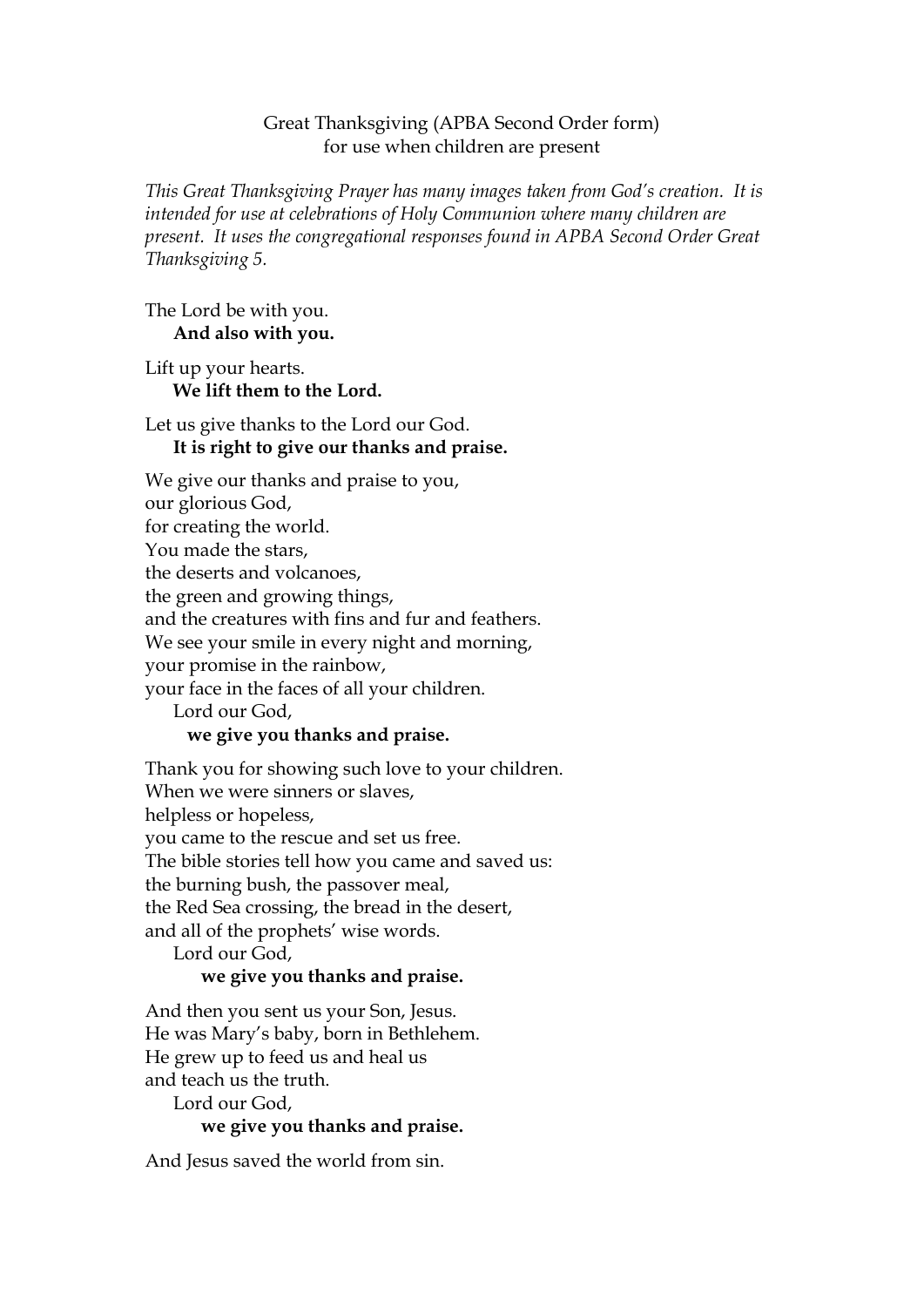Evil tracked him down, his friends failed him, his enemies crucified him. But death did not win. You raised him from the dead and he came back to us, full of grace and glory. Lord our God, **we give you thanks and praise.** 

All this is why we praise you, our living, loving God. With angels and archangels, and all the forgiven friends of Jesus, we praise you with this song:

**Holy, holy, holy Lord, God of power and might. Heaven and earth are full of your glory. Hosanna in the highest.**

**[Blessed is he who comes in the name of the Lord. Hosanna in the highest.]**

On the night before he died, Jesus shared a meal with his best friends. He took the bread, said the blessing, broke the loaf, and told them: This is my body. Take it and eat it and, every time you do this, remember me.

Then he took the wine, said the blessing, gave them the cup, and told them: This is my blood, poured out so sins can be forgiven. Take it and drink it and, every time you do this, remember me.

So we do remember our Saviour, Jesus Christ, who has done such wonderful things for us. This is the marvellous mystery of faith:

**Christ has died. Christ is risen. Christ will come again.**

And now we pray that you will send your Holy Spirit, to make us holy,